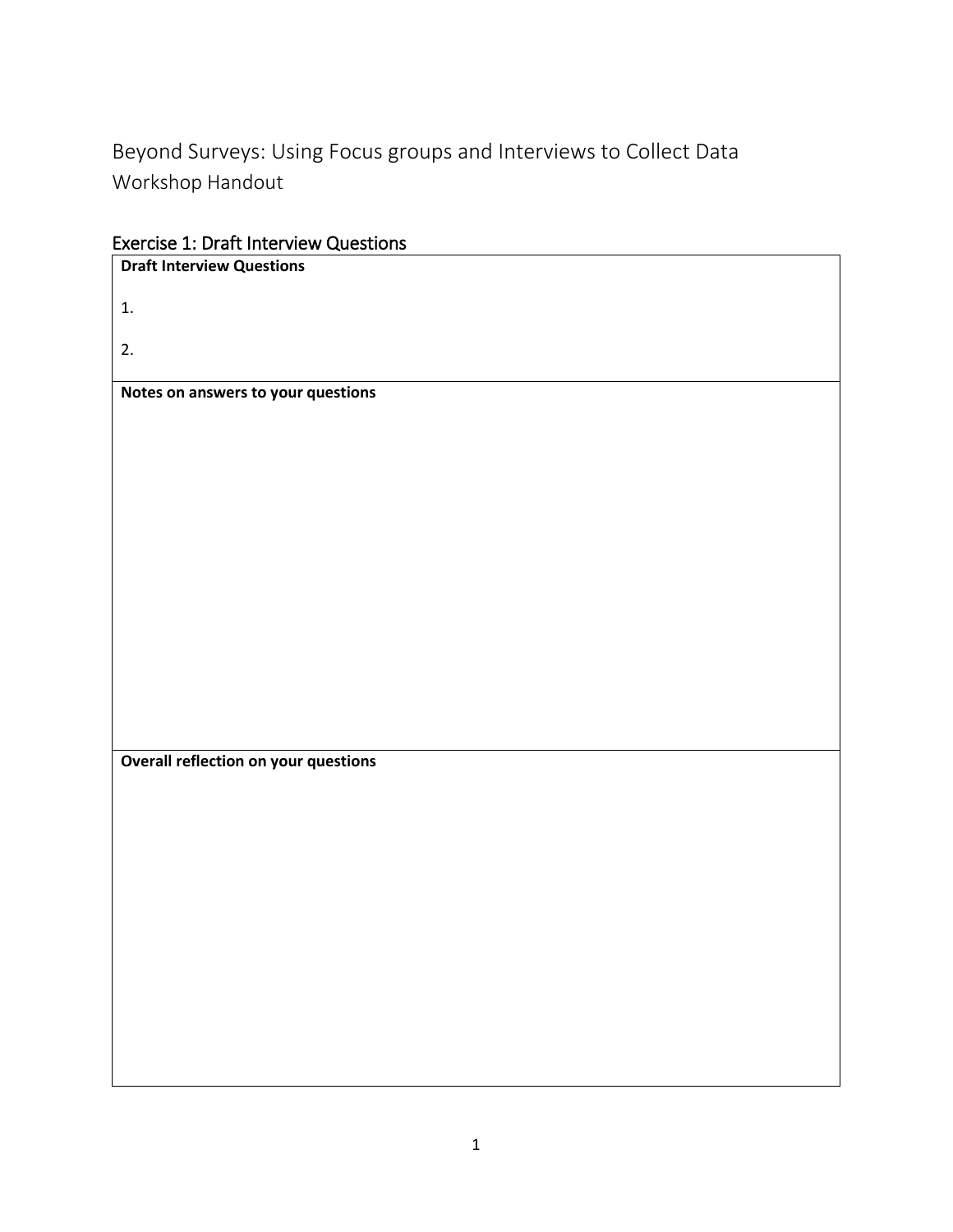## Exercise 2: Analyze Focus Group Data **Read and code the below focus group transcript excerpt.**

## *"What about you - your knowledge, skills, values, or beliefs - has made you a good teacher?"*

*Student A*: I truly love what I do, and I think that makes all the difference in the world. Because I've met teachers that are not super enthusiastic, but I enjoy what I do and am enthusiastic about it…. I've worked with some kids who are severely impacted cognitive abilities – truly seeing the best in them and taking joy in the little things. Getting a 75 after try so hard, just being so excited for them.

*Student B*: I love what I do and I love my content area and I know that what makes me a good teacher is I'm so very patient and kind with all my students and I think that goes a long way with helping kids grow and develop as human being because I want to prepare kids for the future and I know that education is the way to go. So by being in education and knowing that kids need great, patient teachers, that's what my calling is.

*Student C*: I think I'll piggy back that one. I do believe that patience is the key to teaching but being very persistent with your students is also very key. I have seen a lot of students with subbing every day and every classroom I sub in I see kids give up immediately or get so frustrated and they don't want to continue what they're doing but a persistent teacher will go and redirect them positively and then come around five minutes later redirect positively and come around – just having a teacher that truly is on a student to keep trying. Passion, persistence, all that stuff. I feel like that something I utilize every day, just making sure my students see the best in them, see what I see. Positively redirect them and all that stuff.

*Student D*: My biggest strength as a teacher – I've been in other fields so I know this is what I want to do. I'm a product of NYC public school. I went to NYC public high schools, know firsthand about the zero tolerance policy and how it can derail a students' education, just missing a couple days. So I take all of my experience being a student in NYC high schools and I use that as me being a teacher now. One it helps me with pacing and two it gives me a different perspective. Helps me understand ok, a student's in there, maybe they are upset not because they are upset with you, don't take it personally, but because they don't understand the content area. Especially with physics, it's a difficult subject. I have to take a step back, re-explain what I'm doing. That's why I like to use a lot of demonstration. It's hard to understand physics so using demonstration, charts and graphs is something I learned specifically from this program.

2